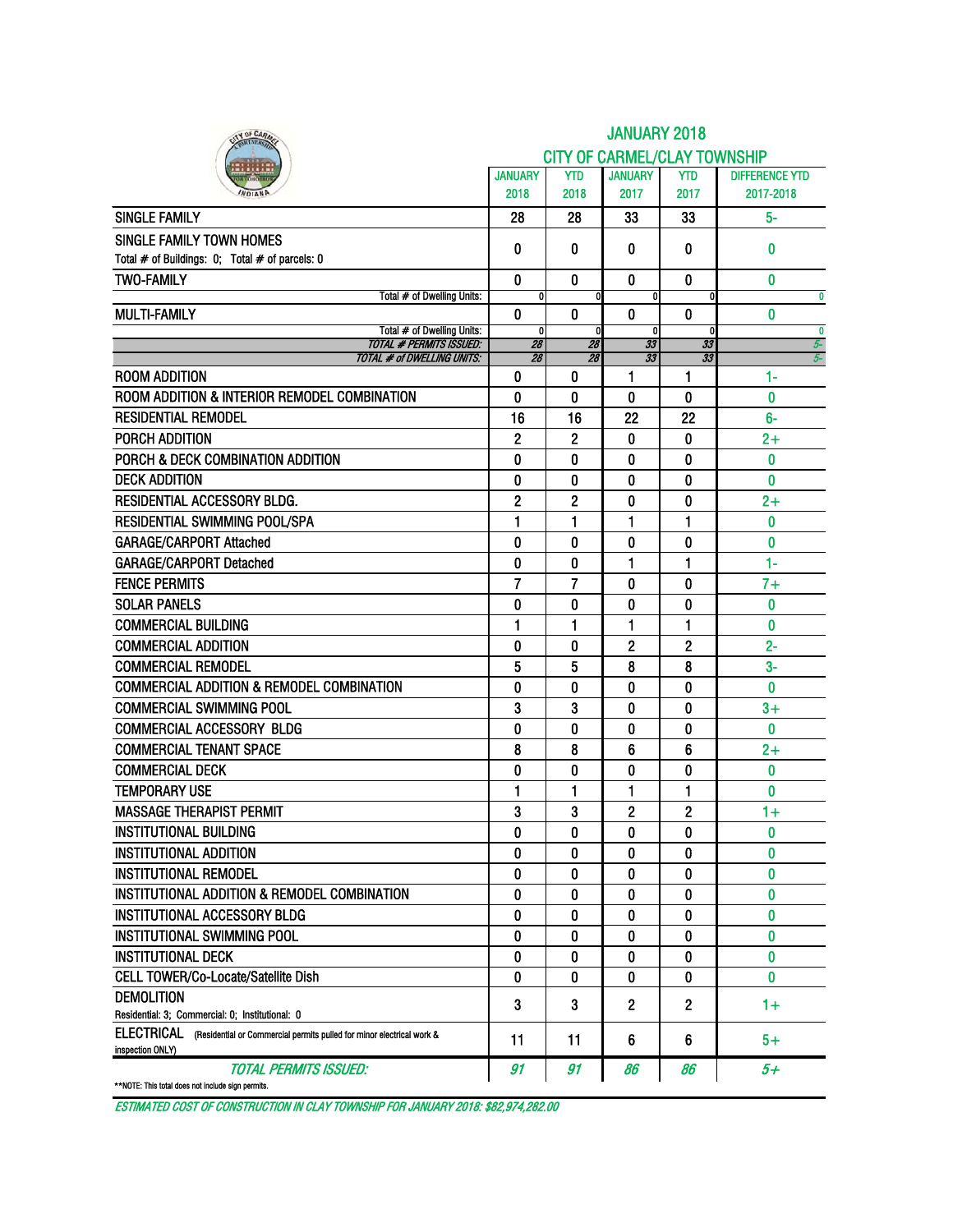# D.O.C.S. BUILDING PERMIT ACTIVITY JANUARY 2018

| COMMERCIAL, INSTITUTIONAL, & MULTI-FAMILY - NEW STRUCTURES, ACCESSORY BUILDINGS, ADDITIONS,<br>TENANT FINISHES, REMODELS, POOLS, DECKS (Institutional includes churches, schools & public libraries)                                                                                                                                                                                                                                                                                                                                                                                                                                                                                                                                               |                             |
|----------------------------------------------------------------------------------------------------------------------------------------------------------------------------------------------------------------------------------------------------------------------------------------------------------------------------------------------------------------------------------------------------------------------------------------------------------------------------------------------------------------------------------------------------------------------------------------------------------------------------------------------------------------------------------------------------------------------------------------------------|-----------------------------|
| <b>Type of Construction</b>                                                                                                                                                                                                                                                                                                                                                                                                                                                                                                                                                                                                                                                                                                                        | <b>Total Permits Issued</b> |
| <b>PERMITS ISSUED</b>                                                                                                                                                                                                                                                                                                                                                                                                                                                                                                                                                                                                                                                                                                                              |                             |
| <b>COMMERCIAL NEW STRUCTURE:.</b><br>• KAR Auction Services, 11299 Illinois St.                                                                                                                                                                                                                                                                                                                                                                                                                                                                                                                                                                                                                                                                    |                             |
| <b>COMMERCIAL SWIMMING POOL:.</b><br>· Jackson's Grant Resident Pool, 1134 Frenzel Parkway<br>· Jackson's Grant Lap Pool, 1134 Frenzel Parkway<br>· Jackson's Grant Children's Pool, 1134 Frenzel Parkway                                                                                                                                                                                                                                                                                                                                                                                                                                                                                                                                          |                             |
| <b>COMMERCIAL TENANT FINISH / REMODEL:.</b><br>• BMV, 271 Merchants Square Dr. #A100<br>• Vegas Nails & Spa, 11036 N. Michigan Rd. #120<br>• Starbucks Coffee Co., 13170 Hazel Dell Parkway #100<br>• Starbucks Coffee Co., 2810 E. 116 <sup>th</sup> St.<br>• MJ Insurance, 571 Monon Blvd.<br>• Baldwin & Lyons, 111 Congressional Blvd. 1st & 4th Floor<br>• No Label at the Table, 111 W. Main St. #145<br>• GEICO, 101 W. 103 $^{d}$ St. 3 $^{d}$ Floor<br>• Presidio Carmel Tech Center, 12272 Hancock St. 1 <sup>st</sup> Floor<br>• Allegion, 11805 Pennsylvania St. 1 <sup>st</sup> Floor<br>• Diverse Net, $3105 E. 98th St. #120$<br>• UFIT at Shoshone Place, 1119 S. Rangeline Rd.<br>• Slattery & Holman, 12900 N. Meridian St. #350 |                             |
| <b>COMMERCIAL CERTIFICATES OF OCCUPANCY ISSUED</b>                                                                                                                                                                                                                                                                                                                                                                                                                                                                                                                                                                                                                                                                                                 |                             |
| <b>COMMERCIAL NEW STRUCTURE:.</b><br>• Midtown East North Garage, 145 4th St. SW<br>• Fairfield Inn & Suites by Marriott, 1335 W. Main St.<br>• 11939 Building, 11939 N. Meridian St.<br>· Lakeside Retail Building, 650 W. Carmel Dr.                                                                                                                                                                                                                                                                                                                                                                                                                                                                                                             |                             |
| <b>COMMERCIAL SWIMMING POOL:.</b><br>• Fairfield Inn & Suites by Marriott, 1335 W. Main St.                                                                                                                                                                                                                                                                                                                                                                                                                                                                                                                                                                                                                                                        |                             |
| <b>COMMERCIAL TENANT FINISH / REMODEL:</b><br>• Batteries Plus, 1364 S. Range Line Rd.<br>• Caliente Restaurant, 1400 S. Guilford Ave. #150<br>• St. Vincent Sports Performance, 14455 Clay Terrace Blvd. Suites A & B<br>• Massage Heights, 1438 W. Main St. #103<br>• Dr. Yuval Arazi, 12740 Horseferry Rd.                                                                                                                                                                                                                                                                                                                                                                                                                                      |                             |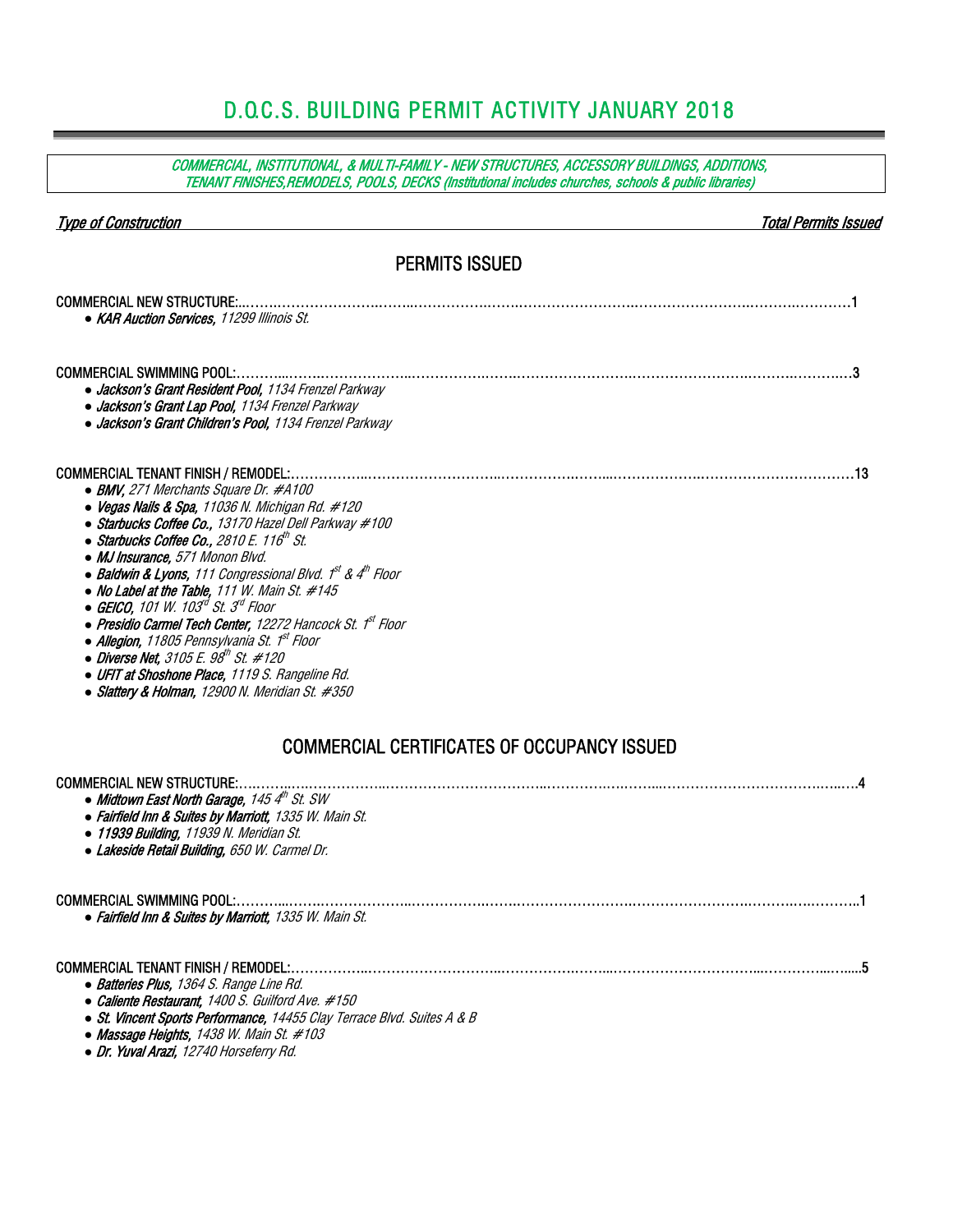## D.O.C.S. BUILDING & SIGN ACTIVITY JANUARY 2018

|                                                                                                                  | <b>JAN 2018</b> | <b>JAN 2017</b> |
|------------------------------------------------------------------------------------------------------------------|-----------------|-----------------|
| <b>TOTAL BUILDING PERMITS ISSUED:</b> (EXCLUDING Water, Sewer, and Sign Permits)                                 | 91              | 86              |
| <b>TOTAL FENCE PERMITS ISSUED:</b>                                                                               |                 |                 |
| TOTAL SIGN PERMITS: (Does not include signs approved for/with the issuance/guidelines of a Temporary Use permit) | 17              | 25              |
| <b>BUILDING INSPECTIONS PERFORMED:</b>                                                                           | 377             | 438             |
| <b>BUILDING PLAN REVIEWS:</b>                                                                                    | 66              | 85              |
| PUBLIC REQUEST FOR INFORMATION (RFI):                                                                            | 74              | 41              |

## D.O.C.S. NEWS AND NOTES JANUARY 2018

- *●* In January the Department welcomed Joe Shestak as the new Board of Zoning Appeals Administrator.
- *●* Adrienne Keeling attended the Hamilton County Area Neighborhood Development conference on January 8 in Noblesville.
- *●* Building Commissioner Jim Blanchard and Deputy Building Commissioner for Code Enforcement Brent Liggett attended IABO General Administrative Rules training January 25 in Brownsburg.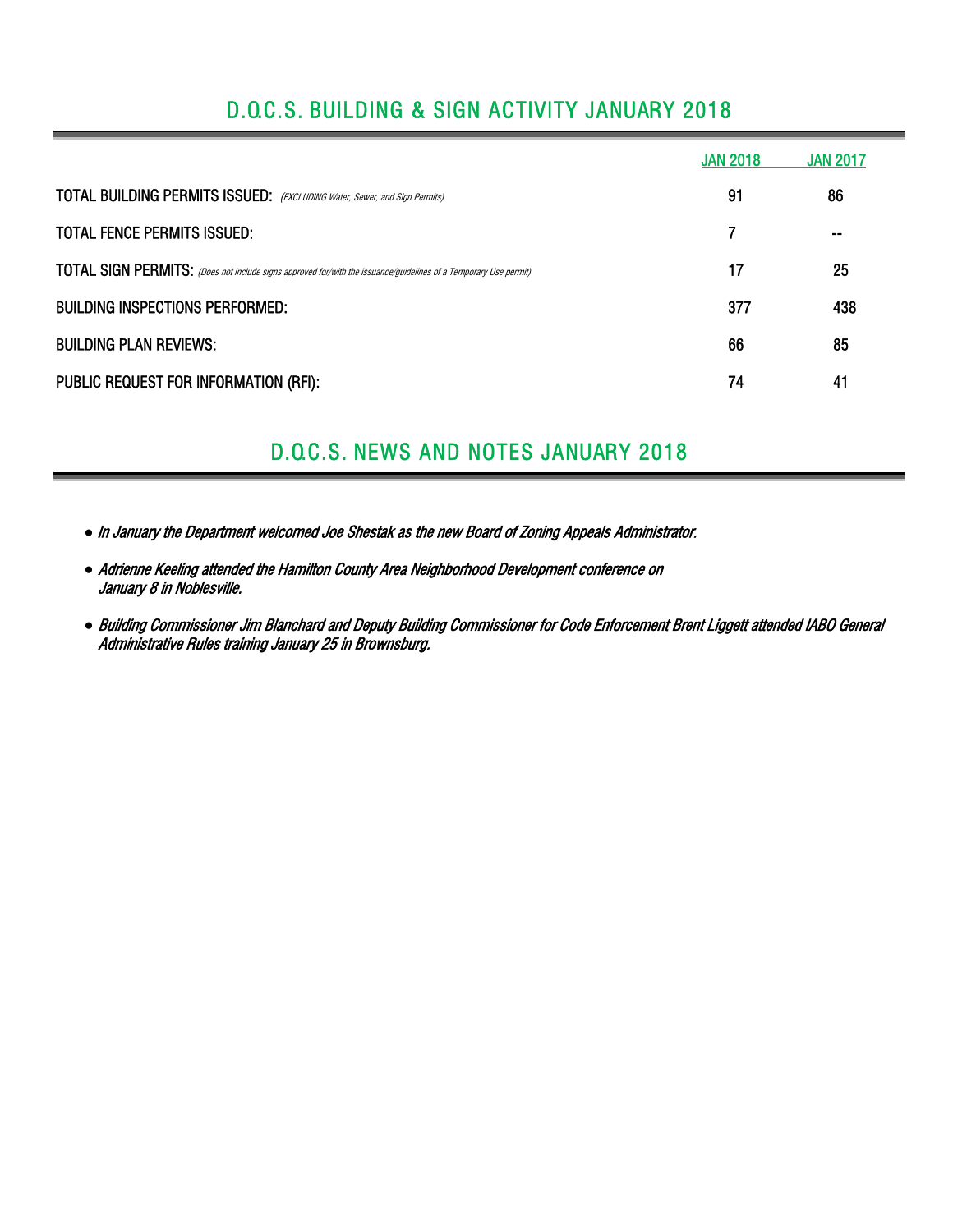# D.O.C.S. CODE ENFORCEMENT ACTIVITY JANUARY 2018

### CODE ENFORCEMENT TASK REPORT SUMMARY FOR JANUARY 2018

| <b>COMPLAINTS RECEIVED</b><br><b>EMAIL</b><br>"MY CARMEL" APP<br><b>PHONE</b><br>REFERRAL<br><b>STAFF</b><br>WALK-IN | TOTAL:<br>8<br>0<br>52<br>4 |                | <b>INSPECTION STATISTICS</b><br>NEW CASES<br>INITIAL INSPECTIONS<br>ABATEMENT<br>INITIAL VIOLATION NOTICE<br><b>RE-INSPECTIONS</b><br><b>CLOSED CASES</b> |        |  |  |  |  |  |
|----------------------------------------------------------------------------------------------------------------------|-----------------------------|----------------|-----------------------------------------------------------------------------------------------------------------------------------------------------------|--------|--|--|--|--|--|
| <b>INSPECTIONS BY AREA</b>                                                                                           | <b>WEST</b>                 | <b>CENTRAL</b> | <b>EAST</b>                                                                                                                                               | TOTAL: |  |  |  |  |  |
| NEW CASES                                                                                                            | 10                          | 44             | 14                                                                                                                                                        | 68     |  |  |  |  |  |
| INITIAL INSPECTIONS                                                                                                  | 6                           | 39             | 6                                                                                                                                                         | 51     |  |  |  |  |  |
| <b>RE-INSPECTIONS</b>                                                                                                | 15                          | 16             | 24                                                                                                                                                        | 55     |  |  |  |  |  |
| CLOSED CASES                                                                                                         | n                           | 16             | 9                                                                                                                                                         | 28     |  |  |  |  |  |

CODE ENFORCEMENT MONTHLY REPORT FOR JANUARY 2018

| <b>TYPE OF COMPLAINT/VIOLATION</b> | <b>NEW CASES</b> | <b>TYPE OF COMPLAINT/VIOLATION</b>  | <b>NEW CASES</b> |
|------------------------------------|------------------|-------------------------------------|------------------|
| BUILDING CODE VIOLATIONS           | 0                | PROPERTY MAINTENANCE                | 22               |
| COMMERCIAL VEHICLE                 | 8                | RECREATIONAL VEHICLE                |                  |
| <b>DUMPSTER</b>                    |                  | RIGHT-OF-WAY OBSTRUCTION            |                  |
| <b>FARM ANIMALS</b>                | 0                | SIDEWALK                            |                  |
| <b>FENCE VIOLATION</b>             | 2                | <b>SIGNS</b>                        | 58               |
| <b>GRASS OR WEEDS</b>              |                  | TRASH/DEBRIS                        | 5                |
| <b>HOME OCCUPATION</b>             | 8                | UNSAFE BUILDING                     |                  |
| NOISE REGULATIONS                  | 0                | VEHICLE ON DISPLAY, ON LAWN OR JUNK | 21               |
| OPEN AND ABANDONED                 | $\theta$         | ZONING USE VIOLATIONS               |                  |
| OUTDOOR STORAGE                    | 6                | <b>OTHER</b>                        | 0                |
| PARKING IN LAWN/GREENBELT          | 6                | <b>TOTAL</b>                        | 140              |

FORECLOSURE MONITORING SUMMARY FOR JANUARY 2018

|                               | <b>COMPLAINTS RECEIVED</b>     |                | TOTAL:      |        |  |  |  |  |  |
|-------------------------------|--------------------------------|----------------|-------------|--------|--|--|--|--|--|
|                               | NEW CASES                      |                |             |        |  |  |  |  |  |
|                               | INITIAL INSPECTIONS            |                | 8           |        |  |  |  |  |  |
|                               | ABATEMENT                      |                | 0           |        |  |  |  |  |  |
|                               | INITIAL VIOLATION NOTICE       |                |             |        |  |  |  |  |  |
|                               | RE-INSPECTIONS<br>CLOSED CASES |                |             |        |  |  |  |  |  |
|                               |                                |                |             |        |  |  |  |  |  |
| <b>FORECLOSURE STATISTICS</b> | <b>WEST</b>                    | <b>CENTRAL</b> | <b>EAST</b> | TOTAL: |  |  |  |  |  |
| NEW CASES                     | 5                              | 4              | ი           |        |  |  |  |  |  |
| INITIAL INSPECTIONS           | 4                              | 4              | 0           | 8      |  |  |  |  |  |
| RE-INSPECTIONS                | 6                              | 23             | 19          | 48     |  |  |  |  |  |
| <b>CLOSED CASES</b>           |                                |                |             | 6      |  |  |  |  |  |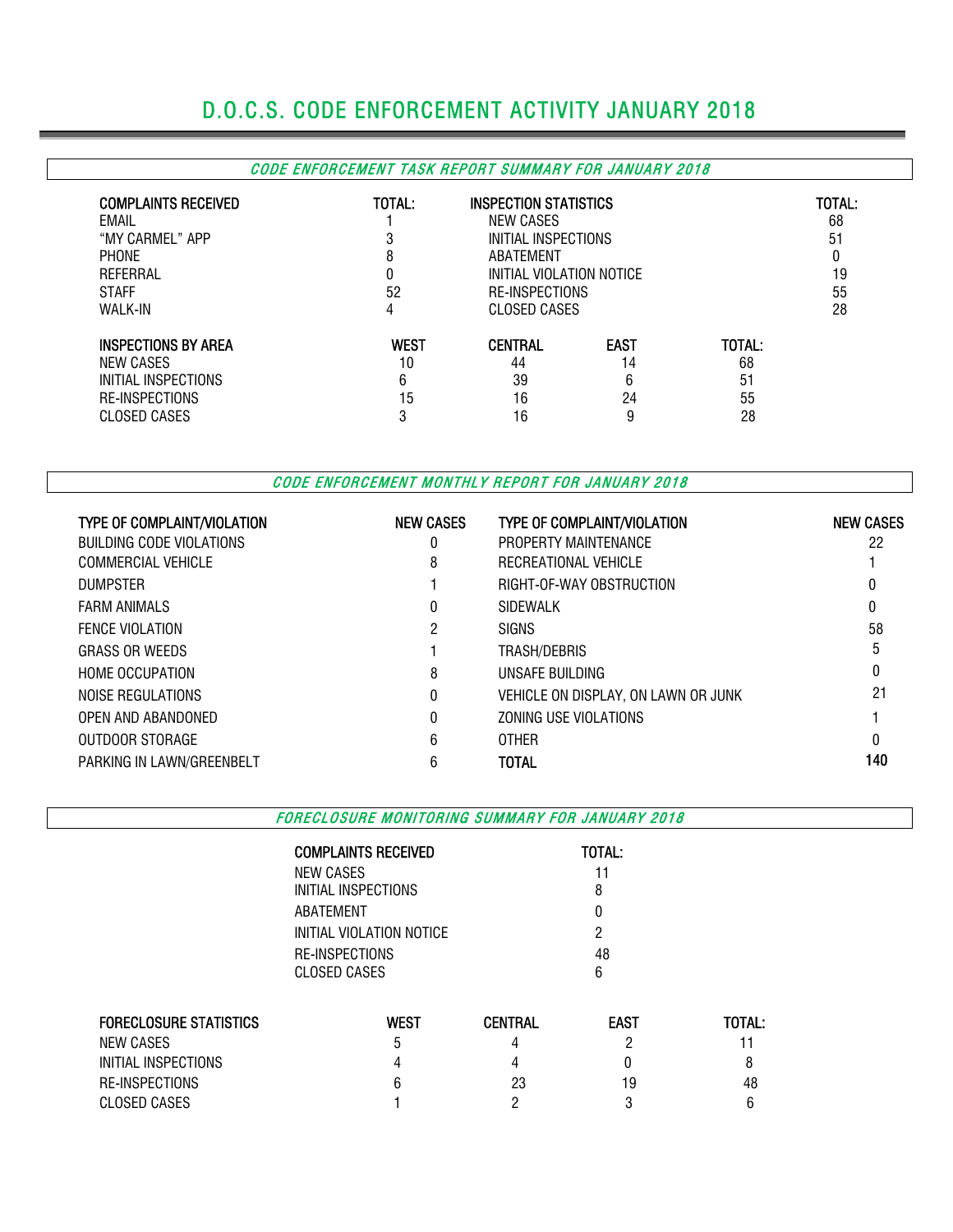## DEPARTMENT OF COMMUNITY SERVICES INCOME REPORT JANUARY 1-31, 2018



| <b>TRANSACTION TYPE:</b>                                                     | <b>TRANSACTIONS:</b> | AMOUNT:                            |
|------------------------------------------------------------------------------|----------------------|------------------------------------|
| BUILDING PERMITS: [Includes the fee for full Certificate of Occupancy (C/O)] | 67                   | \$<br>166,018.92                   |
| <b>DEMOLITION PERMITS:</b>                                                   | 3                    | \$<br>1,086.00                     |
| <b>LATE FEES:</b>                                                            | 1                    | \$<br>1,393.00                     |
| <b>MASSAGE THERAPIST PERMITS/RENEWALS:</b>                                   | 3                    | \$<br>60.00                        |
| RE-INSPECTION, ADDITIONAL INSPECTION, AND/OR TEMPORARY C/O:                  | 31                   | \$<br>8,301.06                     |
| PLAN AMENDMENT: (Commercial / Institutional)                                 | 1                    | \$<br>345.00                       |
| PLAN AMENDMENT: (Residential)                                                | 1                    | \$<br>153.69                       |
| <b>SPECIAL EVENT PERMITS:</b>                                                | 0                    | \$                                 |
| TEMPORARY USE PERMITS/EXTENSIONS:                                            | 0                    | \$                                 |
| <b>APPEALS:</b>                                                              | 0                    | \$                                 |
| <b>DUPLICATE PLACARDS:</b>                                                   | 1                    | \$<br>19.00                        |
| <b>FENCE PERMITS:</b>                                                        | 10                   | \$<br>500.00                       |
| FENCE LIABILITY WAIVER: (Paid to Hamilton County)                            | $\overline{7}$       | \$<br>196.00                       |
| <b>ABATEMENT:</b>                                                            | 0                    | \$                                 |
| ADLS:                                                                        | 4                    | \$<br>2,302.00                     |
| <b>ADLS AMENDMENT:</b>                                                       | 0                    | \$                                 |
| <b>COMMITMENT AMENDMENT:</b>                                                 | 0                    | \$                                 |
| <b>DEVELOPMENT PLAN:</b>                                                     | $\overline{c}$       | \$<br>2,492.34                     |
| DEVELOPMENT PLAN AMENDMENT:                                                  | $\bf{0}$             | \$                                 |
| <b>HPR REVIEW:</b>                                                           | 0                    | \$                                 |
| <b>ORDINANCE AMENDMENT:</b>                                                  | 0                    | \$<br>٠                            |
| <b>PLAT VACATE:</b>                                                          | $\bf{0}$             | \$<br>$\blacksquare$               |
| <b>PRIMARY PLAT:</b>                                                         | $\theta$             | \$                                 |
| PRIMARY PLAT AMENDMENT:                                                      | 0                    |                                    |
|                                                                              |                      | \$                                 |
| <b>PUD ORDINANCES:</b><br><b>REZONE:</b>                                     | 1                    | \$<br>6,345.20                     |
|                                                                              | 0                    | \$                                 |
| <b>ADDITIONAL WAIVER:</b>                                                    | 0                    | \$                                 |
| <b>SDR SITE PLAN REVIEW:</b>                                                 | 0                    | \$                                 |
| <b>SECONDARY PLAT/REPLAT:</b>                                                | $\bf{0}$             | \$                                 |
| <b>SUBDIVISION WAIVER:</b>                                                   | 0                    | \$                                 |
| <b>MISC. ZONING WAIVER:</b>                                                  | 0                    | \$                                 |
| TAC ONLY:                                                                    | 0                    | \$                                 |
| DEVELOPMENT STANDARDS VARIANCE:                                              | 6                    | \$<br>5,847.00                     |
| <b>HEARING OFFICER REVIEW:</b>                                               | 2                    | $\overline{\mathcal{S}}$<br>273.00 |
| SPECIAL EXCEPTION VARIANCE:                                                  | $\theta$             | \$                                 |
| SPECIAL USES: (Includes Special Use Amendments)                              | $\overline{2}$       | \$<br>3,327.24                     |
| <b>USE VARIANCE:</b>                                                         | 0                    | \$                                 |
| <b>SIGN PERMITS:</b>                                                         | 30                   | \$<br>7,161.06                     |
| <b>ZONING DETAILS/LETTER:</b>                                                | 2                    | \$<br>206.00                       |
| PARK & RECREATION IMPACT FEE (PRIF):                                         | 27                   | \$<br>66,339.00                    |
| TOTALS:                                                                      |                      |                                    |
| <b>GENERAL FUND #101:</b>                                                    |                      | \$<br>206,026.51                   |
| PRIF ACCOUNT # 106:                                                          |                      | \$<br>66,339.00                    |
| <b>UTILITY FEES:</b> (Sewer/Water permits)                                   |                      | \$<br>80,602.00                    |
| <b>TOTAL DEPOSIT:</b>                                                        |                      | \$<br>352,967.51                   |
| Last Month's General Fund Deposit:                                           |                      | \$<br>146,002.69                   |
| Last Month's Total Deposit:                                                  |                      | \$<br>367,180.69                   |

NOTE: Receipts were deposited for 21 business days this month.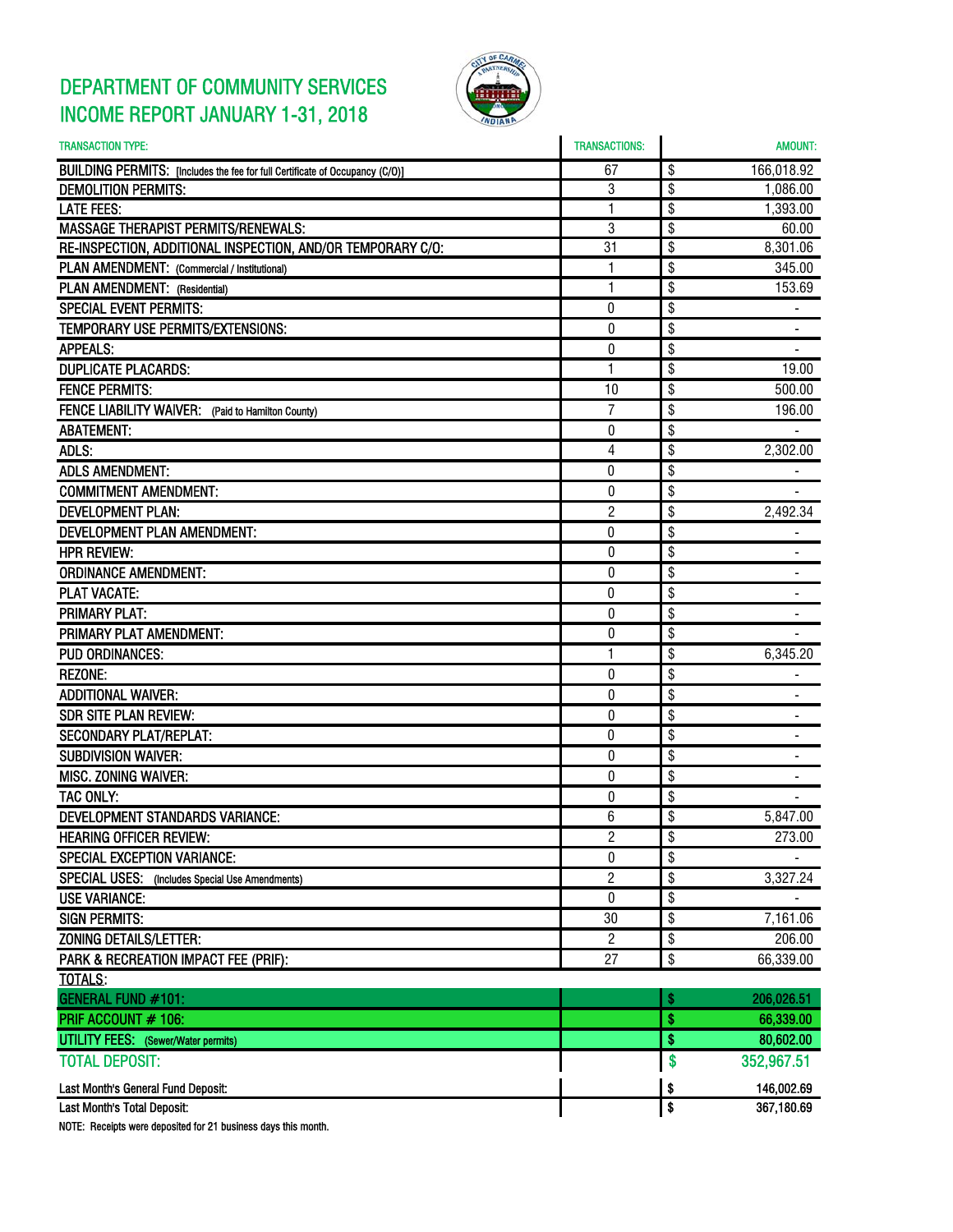## **City of Carmel Monthly Permits Issued Page 1**

#### Date: 2/1/2018

**Status(Stat Column) codes mean: O=Open/incomplete; C=Closed/completed (includes completed permits where C/O's are not issued-like demolition or separate electrical permits); E=Expired-project may or may not have been completed, but no inspections have been scheduled. V=VOID-Permit voided.**

| Issue<br>Date | tatu: | Permit<br><b>NO</b> | Subdiv Name                           | <b>Property Address</b>                                          | Permit Type Description             | Estimated<br>Cost of<br>Constructio | Sq Ft          | <b>Contractor Name</b>                                  | <b>Contractor Addres</b>            | Cont.City            | Cont.<br>State | Cont.<br>Zip | Cont.Phone           | Propety Owner (as listed<br>per applicant) | Owner Adrs                      | Owner City                   | Owner<br>State | Owner<br>Zip |
|---------------|-------|---------------------|---------------------------------------|------------------------------------------------------------------|-------------------------------------|-------------------------------------|----------------|---------------------------------------------------------|-------------------------------------|----------------------|----------------|--------------|----------------------|--------------------------------------------|---------------------------------|------------------------------|----------------|--------------|
| 01/02/18      |       | 17120132            | ROHRER MEADOWS                        | 902 JOANN CT                                                     | <b>DEMOLITION</b>                   | SO.                                 | $\Omega$       | QUAN, RENDONG                                           | 902 JOANN CT                        | CARMEL               |                | 46032        | (937) 212-4618       | QUAN, RENDONG                              | 902 JOANN CT                    | CARMEL                       |                | 46032        |
| 01/03/18      |       | 17120082            | CHERRY TREE GROVE                     | 4494 SMICKLE LN                                                  | RESIDENTIAL SINGLE FAMILY DWELLING  | \$400,000                           | 6.063          | SIGMA BUILDERS                                          | 4630 LISBORN DRIVE                  | CARMEL               |                | croa         |                      | <b>BRIDGEWATER MASTERS</b>                 | 4630 LISBORN DF                 | <b>ARMEL</b>                 |                | 46033        |
|               |       | 17120099            | ONGRIDGE ESTATES                      | 4025 NINA DR                                                     | RESIDENTIAL REMODEL                 | \$1,500                             | 1.500          | LL AROUND FIXIN                                         | 18901 NORTHBROOK CIP                | VESTFIELD            |                |              | (317) 903-0020       | <b>MEDA, GANESH</b>                        | <b>4025 NINA DR</b>             | ARME                         |                | 46074        |
| 01/04/18      |       | 17120009            |                                       | 271 MERCHANTS SQUARE DR #A100                                    | <b>COMMERCIAL TENANT FINISH</b>     | \$410,000                           | 5,110          | KORT BUILDERS                                           | 8709 CASTLE PARK DR                 | <b>INDIANAPOLIS</b>  |                | 46256        | (317) 872-4181       | <b>AMCO GERSHENSON PROPERTIES TRUST</b>    | 31500 NORTHWESTERN HWY #500     | <b>FARMINGTON</b><br>HII I S |                | 48334        |
|               |       | 17120043            |                                       | 1036 N MICHIGAN RD #120                                          | <b>COMMERCIAL TENANT FINISH</b>     | \$75,000                            | 1.472          | JDF MICHIGAN ROAD LLC                                   | 14542 INTEGRITY CT                  | CARMEI               |                | <b>8033</b>  | (317) 569-0908       | <b>JDF MICHIGAN ROAD LLC</b>               | 14542 INTEGRITY CT              | CARMEL                       |                | 46033        |
|               |       | 17120090            | <b>HAZEL DELL CORNER</b>              | 13170 HAZEL DELL PKWY#100                                        | <b>COMMERCIAL REMODEL</b>           | \$175,000                           | 2.822          | CAPITOL CONSTRUCTION SERVICE <sup>®</sup>               | 11051 VILLAGE SQUARE LN             | <b>FISHERS</b>       |                | 88081        | 317) 574-5488        | <b>STARBUCKS COFFEE</b>                    | 319 ELAINES CT                  | <b>DODGEVILLE</b>            |                | 53533        |
|               |       | 17120091            |                                       | 2810 F 116 ST                                                    | COMMERCIAL REMODEL                  | \$175,000                           | 3.100          | CAPITOL CONSTRUCTION SERVICE 11051 VILLAGE SQUARE LN    |                                     | <b>ISHERS</b>        |                | 46038        | (317) 574-5488       | SDMBR LLC                                  | 280 96TH ST E                   | <b>INDIANAPOLIS</b>          |                | 46240        |
|               |       | 1712010             | LONGRIDGE ESTATES                     | 13967 WILMUTH DR                                                 | RESIDENTIAL ACCESSORY STRUCTURE     | \$95,000                            | 220            | SPEN OUTDOOR DESIGNS                                    | 1010 E 156TH STREET                 | <b>VOBLESVILLE</b>   |                |              |                      | CARY, CLINT                                | 3967 WILMUTH DR                 | ARMEL                        |                | 46074        |
|               |       | 17120123            | TALLYN'S RIDGE                        | 4446 TALLYN WAY                                                  | RESIDENTIAL SINGLE FAMILY DWELLING  | \$328,000                           | 8.369          | <b>ISCHER HOMES</b>                                     | 6602 E. 75TH ST STE 400             | <b>NDIANAPOLIS</b>   |                | 6250         | (317) 348-2500       | <b>ISCHER HOMES</b>                        | 3940 OI YMPIC BLVD              | ERLANGER                     |                | 41018        |
|               |       | 17120124            | <b>SPRINGMILL STREAMS</b>             | 1559 W MAIN ST                                                   | <b>RESIDENTIAL REMODEL</b>          | \$50,000                            | 238            | ARCHIBUILT, LLC                                         | 6231 E CR 100 S                     | <b>NOVA</b>          |                | 46123        | (317) 919-0308       | DRAPER, ROBERT & SARA                      | 559 W MAIN ST                   | CARMEL                       |                | 46032        |
| 01/05/18      |       | 7120048             |                                       | 71 MONON BLVD - MJ INSURANCE                                     | COMMERCIAL TENANT FINISH            | \$2,000,000                         | 29.248         | A WILHELM                                               | 3914 PROSPECT ST                    | <b>I IORANA POL</b>  |                | 5203         | 317) 359-5411        | <b>IIDTOWN EAST BLOCK I LLC</b>            | 5 MONUMENT CIRCLE #450          | NDIANAPOLIS                  |                | 46204        |
|               |       | 17120075            |                                       | 111 CONGRESSIONAL BLVD 1ST & 4TH FLOC COMMERCIAL REMODEL         |                                     | \$120,000                           | 3.300          | AUTH CONSTRUCTION, LLC                                  | 111 CONGRESSIONAL BLVD              | CARMEL               |                | 36032        | 317) 848-6500        | PROTECTIVE INSURANCE COMPANY               | 1099 N MERIDIAN #700            | INDIANAPOLIS                 |                | 46204        |
|               |       | 17120118            | THE SANCTUARY AT 116TH STREET         | 4408 EAGLECREST PL                                               | RESIDENTIAL SINGLE FAMILY DWELLING  | \$390,000                           | 5.666          | YAN HOMES INC                                           | 8425 WOODFIELD CROSSING STE 310W    | <b>NDIANAPOLIS</b>   |                | 46240        | (317) 819-2623       | <b>RYAN HOMES INC</b>                      | 8425 WOODFIELD CROSSING STE 31  | <b>INDIANAPOLIS</b>          |                | 46240        |
|               |       | 18010017            |                                       | 2095 PENNSYLVANIA ST - ROUNDABOUT CLELECTRICAL PERMIT/INSPECTION |                                     | sn.                                 | $\sim$         | RIETH RILEY CONSTRUCTION                                | 3743 COMMERCIAL DR                  | <b>NDIANAPOLIS</b>   |                | 6222         | (317) 297-0056       | CITY OF CARMEL                             | ONE CIVIC SQUARE                | CARMEL                       |                | 46032        |
| 01/08/18      |       | 17120098            | WOODS AT SHELBORNE, THE               | 3306 SPRUCE WOOD CT                                              | RESIDENTIAL SINGLE FAMILY DWELLING  | \$640,000                           | 7.191          | <b>PULTE HOMES OF INDIANA</b>                           | 11590 N MERIDIAN ST #530            | CARMEI               |                |              | 317) 575-2350        | PULTE HOMES                                | 1590 MERIDIAN ST N #530         | ARME                         |                | 46032        |
|               |       | 17120117            | JACKSON'S GRANT ON WILLIAMS CR        | 545 DYLAN DR                                                     | RESIDENTIAL SINGLE FAMILY DWELLING  | \$522.484                           | 4.512          | <b>IOMES BY JOHN MCKENZIE</b>                           | 4631 LISBORN DF                     | CARMEL               |                | <b>220al</b> | 317) 574-7616        | JACKSON'S GRANT REAL ESTATE, LLC           | 3150 REPUBLIC BLVD N. STE 3     | TOLEDO                       | nн             | 43615        |
|               |       | 17120126            |                                       | 201 W 116TH ST                                                   | RESIDENTIAL SINGLE FAMILY DWELLING  | \$1,028,439                         | 14.231         | HOMES BY JOHN MCKENZIE                                  | 4631 LISBORN DR                     | CARMEL               |                |              | 6033 (317) 574-7616  | LUCAS, FORREST D & CHARLOTTE M TRUS        | 143 W 116TH ST                  | ARME                         |                | 46032        |
|               |       | 8010021             | <b>GREENTREE COUNTRY CLUB ESTATES</b> | 3201 FAIRWAY DR                                                  | FENCE PERMIT/INSPECTION             | \$0                                 | $\overline{0}$ | <b>NKNOWN</b>                                           |                                     |                      |                |              |                      | <b>JAMES WENZLER</b>                       | 3201 FAIRWAY DR                 | ARMF                         |                | 46032        |
|               |       | 18010023            | COLLEGE MEADOWS                       | 922 CHEVY CHASE LN                                               | ELECTRICAL PERMIT/INSPECTION        | \$0                                 | $\Omega$       | <b>ICGLINCH ELECTRICAL CONTRAC 10680 HIGHLAND DRIVE</b> |                                     | CARMEL               |                | 08084        |                      | HIGA, FRIC                                 | 922 CHEVY CHASE LN              | CARMEL                       |                | 46060        |
| 01/09/18      |       | 17120068            |                                       | 11299 ILLINOIS ST                                                | TEMPORARY USE CONSTRUCTION FACILITY | \$0                                 | $\Omega$       | MILLSTONE MANAGEMENT, LLC                               | 9800 WESTPOINT DR #200              | NDIANAPOLIS          |                |              | 46256 (765) 720-5250 | KARMEL PROPERTY LLC                        | 1370 AVENUE OF THE AMERICAS     | <b>NEW YORK</b>              |                | 10019        |
|               |       | 17120129            | <b>GRAY OAKS</b>                      | 1785 WELLSWOOD BEND                                              | RESIDENTIAL SINGLE FAMILY DWELLING  | \$650,000                           | 6.979          | <b>ILD TOWN DESIGN</b>                                  | 132 S RANGELINE RD STE 200          | CARMEL               |                |              | 317) 626-8486        | RAPP, EDMUND & STACY                       | 0576 RUXTON CT                  | <b>ISHERS</b>                |                | 46040        |
|               |       | 18010018            | DAVID WILKINSON'S ADDITION            | 140 NE FIRST AVE                                                 | FENCE PERMIT/INSPECTION             | sn                                  | $\Omega$       | <b>MERIFENCE</b>                                        | 4340 HULL STREET                    | INDIANAPOLI          |                | <b>A226</b>  |                      | (IMRERI Y RELI                             | 140 1ST AVE NE                  | <b>ARMEL</b>                 |                | 46032        |
|               |       | 18010022            | <b>BAILEY'S HAMILTON HIGHLANDS</b>    | 1510 E 106 ST                                                    | FENCE PERMIT/INSPECTION             | \$0                                 | $\Omega$       | DRAPER CONSTRUCTION                                     | 2113 PEBBLE BEACH DR                | CARMEL               |                | 6032         |                      | DANIEL & CHRISTINA AGERTER                 | 1510 E 106TH ST                 | <b>INDIANAPOLIS</b>          |                | 46280        |
|               |       | 8010026             | <b>VILLAGE OF WESTCLAY</b>            | <b>2891 HORBECK ST</b>                                           | FENCE PERMIT/INSPECTION             | \$0                                 | $\Omega$       | <b>ILIDDEN FENCE CO. INC</b>                            | PO BOX 481                          | VESTFIELD            |                | 6074         | (317) 867-5140       | ALAN & ANN ARDUINI                         | <b>2891 HORBECK STREET</b>      | <b>ARMEL</b>                 |                | 46032        |
| 01/10/18      |       | 17120128            | SUNRISE ON THE MONON                  | 486 WINDPUMP WAY                                                 | RESIDENTIAL SINGLE FAMILY DWELLING  | \$600,000                           | 5.947          | <b>OLD TOWN DESIGN</b>                                  | 1132 S RANGELINE RD STE 200         | CARMEL               |                | 6032         | (317) 626-8486       | <b>VAGY. KYI F &amp; KATHI FFI</b>         | 485 STARCROSS LN #120           | INDIANAPOLI                  |                | 46280        |
|               |       | 18010005            | CARMEL SCIENCE AND TECHNOLOGY         | 12289 HANCOCK ST                                                 | WALL SIGN PERMANENT                 | \$0                                 | 30             | <b>JEDIA FACTORY</b>                                    | 481 GRADLE DR                       | CARMEL               |                | 6032         | (317) 844-3539       | CARRIGER PROPERTIES                        | 12315 HANCOCK ST. #30           | <b>ARMEL</b>                 |                | 46032        |
| 01/11/18      |       | 17120130            |                                       | 111 W MAIN ST #145                                               | COMMERCIAL TENANT FINISH            | \$34,000                            | 905            | RACE CONSTRUCTION COMPANY 8620 W FALL CREEK DR          |                                     | PENDLETON            |                | 46064        | $(317)$ 485-5343     | OLD TOWN ASSOCIATES LLC                    | 3755 82ND ST E STE 230          | <b>INDIANAPOLIS</b>          |                | 46240        |
|               |       | 18010007            |                                       | 101 103 ST W - 3RD FLOOR                                         | <b>COMMERCIAL REMODEI</b>           | \$2,650,000                         | 104.000        | RAND CONTRACTING, LLC                                   | 802 F 86TH ST                       | <b>INDIANAPOLI</b>   |                | 6240         | (317) 552-2301       | CARMEL INDY PROPERTIES, LLC                | 450 ROXBURY DR N                | <b>BEVERLY HILLS</b>         |                | 90210        |
|               |       | 18010013            | <b>BROOKSHIRE NORTH</b>               | 4514 CAMBORNE DR                                                 | <b>RESIDENTIAL REMODEL</b>          | \$8,285                             | 200            | <b>RRARD, ERIC &amp; SAMANTHA</b>                       | 4514 CAMBORNE DR                    | CARMEL               |                | <b>22081</b> | (262) 894-3917       | <b>RRARD, ERIC &amp; SAMANTHA</b>          | 4514 CAMBORNE DR                | CARMEL                       |                | 46033        |
|               |       | 18010014            | THE GROVE AT THE LEGACY               | 7218 ANTIQUITY DR                                                | RESIDENTIAL SINGLE FAMILY DWELLING  | \$351,990                           | 2,722          | YATT BUILDERS                                           | 168 W CARMEL DR                     | CARMEL               |                | 22084        | (317) 937-9223       | <b>PYATT BUILDERS</b>                      | 168 W CARMEL DR                 | CARMEL                       |                | 46033        |
|               |       | 18010016            | <b>IACKSON'S GRANT ON WILLIAMS CR</b> | 12150 AMS RUN                                                    | RESIDENTIAL SINGLE FAMILY DWELLING  | \$683,000                           | 8.305          | <b>REES HOMES</b>                                       | 900 E 96TH ST                       | NDIANAPOLI           |                |              |                      | OREES HOMES                                | 900 E 96TH ST #100              | NDIANAPOLIS                  |                | 46240        |
|               |       | 18010039            |                                       | BEHIND 12949 GRAND BLVD                                          | ELECTRICAL PERMIT/INSPECTION        | \$0                                 | $\Omega$       | & D LIGHTING                                            | 5635 HICKORY RD                     | <b>INDIANAPOLIS</b>  |                | 46239        | (317) 414-8056       | CALATLANTIC HOMES OF INDIANA INC           | 9025 NORTH RIVER RD, SUITE 100  | <b>INDIANAPOLIS</b>          |                | 46240        |
|               |       | 18010040            |                                       | BEHIND 13020 GRAND BLVD                                          | ELECTRICAL PERMIT/INSPECTION        | \$0                                 | $\Omega$       | & D LIGHTING                                            | 5635 HICKORY RD                     | <b>VDIANAPOLIS</b>   |                | 6239         | (317) 414-8056       | CALATLANTIC HOMES OF INDIANA INC           | 9025 NORTH RIVER RD, SUITE 100  | <b>INDIANAPOLIS</b>          |                | 46240        |
| 01/12/18      |       | 8010043             |                                       | <b>14178 RIVER RD - LIGHTING CABINET</b>                         | <b>LECTRICAL PERMIT/INSPECTION</b>  | \$0                                 |                | <b>IETH RILEY CONSTRUCTION</b>                          | <b>3743 COMMERCIAL DR</b>           | <b>NDIANAPOLIS</b>   |                | 5222         | 317) 297-0056        | <b>CITY OF CARME</b>                       | ONE CIVIC SQUARE                | ARME                         |                | 16032        |
|               |       | 18010044            |                                       | 305 VETERANS WAY - LIGHTING CABINET                              | ELECTRICAL PERMIT/INSPECTION        | \$0                                 | $\overline{0}$ | RIETH RILEY CONSTRUCTION                                | 3743 COMMERCIAL DR                  | <b>INDIANAPOLIS</b>  |                | 46222        | (317) 297-0056       | CITY OF CARMEL                             | ONE CIVIC SQUARE                | CARMEL                       |                | 46032        |
|               |       | 18010045            |                                       | 1097 SPRINGMILL RD - LIGHTING CABINET                            | ELECTRICAL PERMIT/INSPECTION        | \$0                                 |                | RIETH RILEY CONSTRUCTION                                | 3743 COMMERCIAL DR                  | <b>NDIANAPOLIS</b>   |                | 6222         | (317) 297-0056       | CITY OF CARMEL                             | ONE CIVIC SQUARE                | CARMEL                       |                | 46032        |
|               |       | 8010046             |                                       | WORK DONE IN CLIENTS                                             | MASSAGE THERAPIST PERMIT            | \$0                                 | $\Omega$       | <b>CANTER, KRISTI CIAN</b>                              | 526 EVANS ST                        | EBANON               |                | 6052         | (765) 228-8733       | SELF OWNED BUSINESSS                       | WORK DONE IN CLIENTS HOMES      | <b>ARMEL</b>                 |                | 46032        |
| 01/16/18      |       | 18010020            | LAKES AT TOWNE ROAD, THE              | 2533 ALEXANDRA DR                                                | RESIDENTIAL SINGLE FAMILY DWELLING  | \$250,453                           | 5,104          | <b>ISCHER HOMES</b>                                     | 6602 E. 75TH ST STE 400             | NDIANAPOLI           |                | 46250        | 317) 348-2500        | <b>FISCHER HOMES</b>                       | 3940 OLYMPIC BLVD               | <b>FRIANGER</b>              | KV             | 41018        |
|               |       | 18010054            | <b>FOSTER'S ADDITION</b>              | 421 S RANGE LINE RD                                              | ELECTRICAL PERMIT/INSPECTION        | sn.                                 | $\Omega$       | NDY VOLTAGE ELECTRIC                                    | 911 COREY LN                        | LAINFIELD            |                | 6168         |                      | AND WORKS                                  | 421 S. RANGE LINE RD            | CARME                        |                | 46032        |
| 01/17/18      |       | 17110002            | JACKSON'S GRANT ON WILLIAMS CR        | 1134 FRENZEL PKWY - RESIDENT POOL                                | <b>COMMERCIAL SWIMMING POOL</b>     | \$359,000                           | 7.615          | NDY CUSTOM POOLS                                        | 4929 ROBISON RD                     | NDIANAPOLIS          |                | 6268         |                      | DREES HOMES                                | 900 E 96TH ST #100              | INDIANAPOLIS                 |                | 46240        |
|               |       | 17110003            | JACKSON'S GRANT ON WILLIAMS CR        | 134 FRENZEL PKWY - LAP POOL                                      | COMMERCIAL SWIMMING POOL            | \$126,000                           | 1,884          | <b>NDY CUSTOM POOLS</b>                                 | 4929 ROBISON RD                     | NDIANAPOLIS          |                | 6268         |                      | DREES HOMES                                | 900 E 96TH ST #100              | <b>INDIANAPOLIS</b>          |                | 46240        |
|               |       | 17110004            | JACKSON'S GRANT ON WILLIAMS CR        | 134 FRENZEL PKWY - CHILDREN'S POOL                               | COMMERCIAL SWIMMING POO             | \$70,835                            | 1.164          | <b>NDY CUSTOM POOLS</b>                                 | 4929 ROBISON RD                     | NDIANAPOLI           |                | <b>6268</b>  |                      | DREES HOMES                                | 900 E 96TH ST #100              | <b>INDIANAPOLI</b>           |                | 46240        |
|               |       | 18010008            | <b>EDEN ESTATES</b>                   | 3523 CARMEL DR                                                   | <b>RESIDENTIAL REMODEL</b>          | \$250,000                           | 650            | <b>CORINTHIAN FINE HOMES</b>                            | 2121 E 56TH ST                      | NDIANAPOLIS          |                |              | 6220 (317) 345-9077  | <b>BATE, GENE &amp; NANCY</b>              | 3523 E CARMEL DR                | CARMEL                       |                | 46033        |
|               |       | 8010015             | COOL CREEK NORTH                      | 974 HAWTHORNE DR                                                 | RESIDENTIAL REMODEL                 | \$50,000                            | 978            | ASE DESIGN/REMODELING                                   | 99 E CARMEL DR., STE 100            | CARMEI               |                |              | 317) 846-2600        | <b>BANDY, MIKE &amp; AIKO</b>              | 974 HAWTHORNE DR                | ARMF                         |                | 46033        |
|               |       | 18010036            | WOODS AT LIONS CREEK                  | 4417 PANTHERA LEO DR                                             | <b>RESIDENTIAL REMODEL</b>          | \$83,417                            | 1.469          | ASE DESIGN/REMODELING                                   | 99 E CARMEL DR., STE 100            | CARMEL               |                |              | 6032 (317) 846-2600  | SCHALLIOL , JONATHON AND KATY              | 4417 PANTHERA LEO DR            | <b>CARMEL</b>                |                | 46074        |
|               |       | 18010049            |                                       | 1424 W CARMEL DR - TESLA CHARGING S                              | TA ELECTRICAL PERMIT/INSPECTION     | \$0                                 | $\Omega$       | OVERLAND CONTRACTING                                    | 6800 W 115TH ST #2292               | <b>OVERLAND PARK</b> |                | 66211        | (913) 458-7686       | MEIJER STORES LP                           | 2929 WALKER AVE, NW             | <b>GRAND RAPIDS</b>          |                | 49544        |
|               |       | 8010060             | <b>CASS ESTATES</b>                   | 1518 MONTOYA DR                                                  | ELECTRICAL PERMIT/INSPECTION        | \$0                                 | $\Omega$       | <b>ELECTRIC EXPRESS</b>                                 | 7733 TRANAGER CT                    | <b>ZIONSVILLE</b>    |                |              |                      | <b>MCGUIRE, JOE &amp; SARAH</b>            | 1518 MONTOYA DR                 | ZIONSVILLE                   |                | 46077        |
| 01/18/18      |       | 1801001             | WALTER'S ROLLING ACRES                | 15 CIRCLE DR                                                     | RESIDENTIAL REMODEL                 | \$5,000                             | 270            | YMAN, LIZABETH K                                        | 15 CIRCLE DR                        | CARMEL               |                | CENA         | (317) 709-4335       | CYMAN, LIZABETH K                          | 15 CIRCLE DE                    | APME                         |                | 46032        |
|               |       | 18010019            | JACKSON'S GRANT ON WILLIAMS CR        | 12185 AMS RUN                                                    | RESIDENTIAL SINGLE FAMILY DWELLING  | \$607,206                           | 6.428          | <b>DAVID WEEKLEY HOMES</b>                              | 9310 NORTH MERIDIAN STREET, STE 100 | NDIANAPOLIS          |                | 46260        | (317) 669-8500       | DAVID WEEKLEY HOMES                        | 9310 NORTH MERIDIAN STREET, STE | <b>INDIANAPOLIS</b>          |                | 46260        |
|               |       | 18010033            | JACKSON'S GRANT ON WILLIAMS CR        | 12167 FRENZEL PKWY                                               | RESIDENTIAL SINGLE FAMILY DWELLING  | \$463,900                           | 7.146          | DREES HOMES                                             | 900 E 96TH ST                       | INDIANAPOLIS IN      |                | 46270        |                      | DREES PREMIER HOMES                        | 900 E 96TH ST                   | <b>INDIANAPOLIS</b>          |                | 46240        |
|               |       |                     |                                       | 93<br>Total Permits:                                             |                                     |                                     |                | <b>Total Estimated Cost of Construction:</b>            | \$82,974,282.00                     |                      |                |              | Total Sq.Ft.:        | 631,353                                    |                                 |                              |                |              |